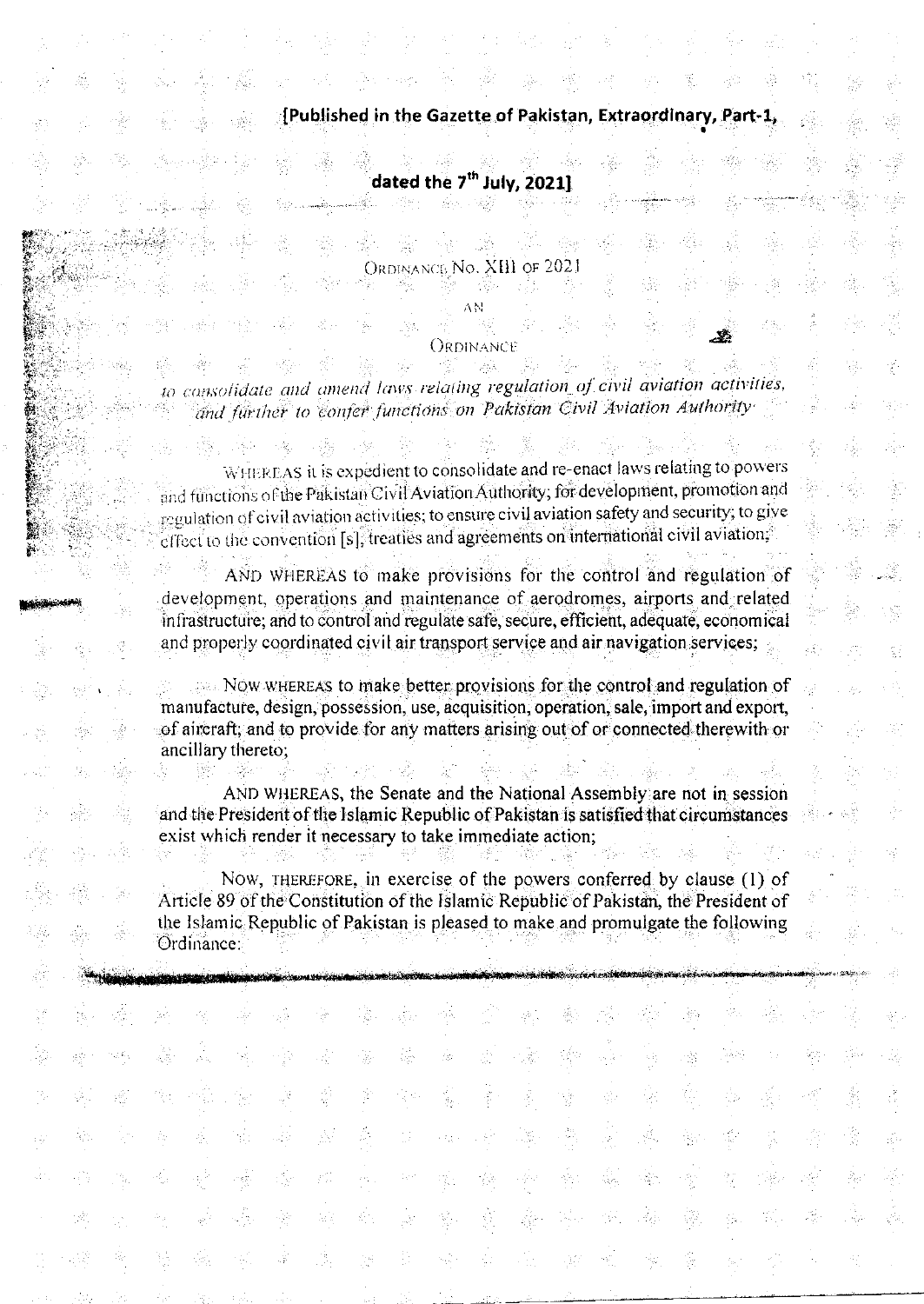#### Short title, extent, application and commencement. (1) This 1. Ordinance shall be called the Pakistan Civil Aviation Ordinance, 2021.

**CHAPTER-I** 

**GENERAL** 

- (2) It extends to the whole of Pakistan.
- $(3)$ It shall apply to  $-$
- $(a)$ all civil airports and aerodromes within Pakistan;
- $(b)$ all citizens of Pakistan and persons on any aircraft registered or operated in Pakistan, wherever such citizen or aircraft may be;
- all persons on board any aircraft while in Pakistan, and  $(c)$
- (d) all persons carrying on any activity relating to or connected with the purposes of this Act.
	- Provided that the provisions of this Ordinance shall not in respect of any-
	- aircraft belonging to or exclusively employed in the naval, military  $\ddot{\Omega}$ or air force of Pakistan, or persons employed in connection with any such aircraft, unless the Federal Government by notification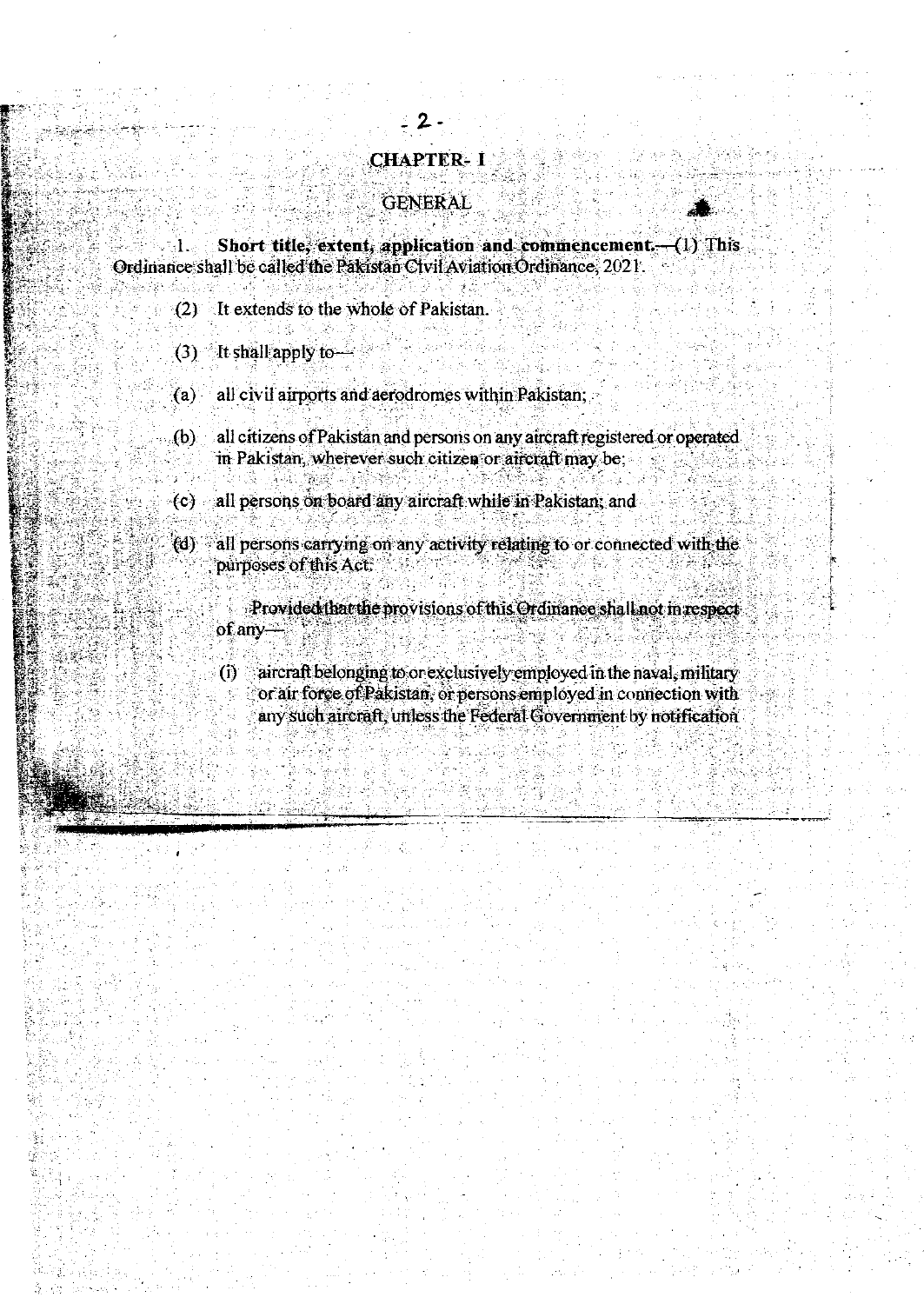in the official Gazette, applies to any such aircraft or person, with or without modification, any of the provisions of this Ordinance or the rules; or

(ii) lighthouse to which the Lighthouse Act,  $1927$  (Act XVII of 1927), applies, or prejudice or affect any right or power exercisable by any duthority under that Act.

(4) The Federal Govemment may, by notification in the official Gazette, direct that this Ordinance, or any provisions thereof which it may specify, shall come into force on such date as it may appoint in this behalf.

2. Definition.-In this Act, unless there is anything repugnant in the subject or context,-

 $(a)$  "accident" means;

(ii)

双方 一條部

- $(1)$  an occurrence associated with the operation of an aircraft which takes place between the time any person boards the aircraft with the intention of flight until such time as all such persons have disembarked, in which-
	- $(i)$ a person is fatally or seriously injured as a result of being in the aircraft, or have direct contact with any part of the aircraft, including parts which have become detached fiom the aircraft, or have direct exposure to jet blast, except when the injuries are from natural causes, self-inflicted or inflicted by other persons, or when the injuries are to stowaways hiding outside the areas normally available to passengers and crew; or

the aircraft sustains damage or structural failure which adversely affects the structural strength, performance or flight characteristics of fie aircraft, and normally require major repair or replacement of the affected component, except for engine failure or damage, when the damage is limited to the engine, (including its cowlings or accessories), or for damage limited to propellers, wing tips, antennas, probeg vanes, tires, brakes, wheels; fairings, panels, landing gear doors, windscreens, the aircraft skin (such as small dents or puncture holes), or for mibor damages to main rotor blades, tail rotor blades, landing gear, and those resulting from hail or bird strike including holes in the radome; and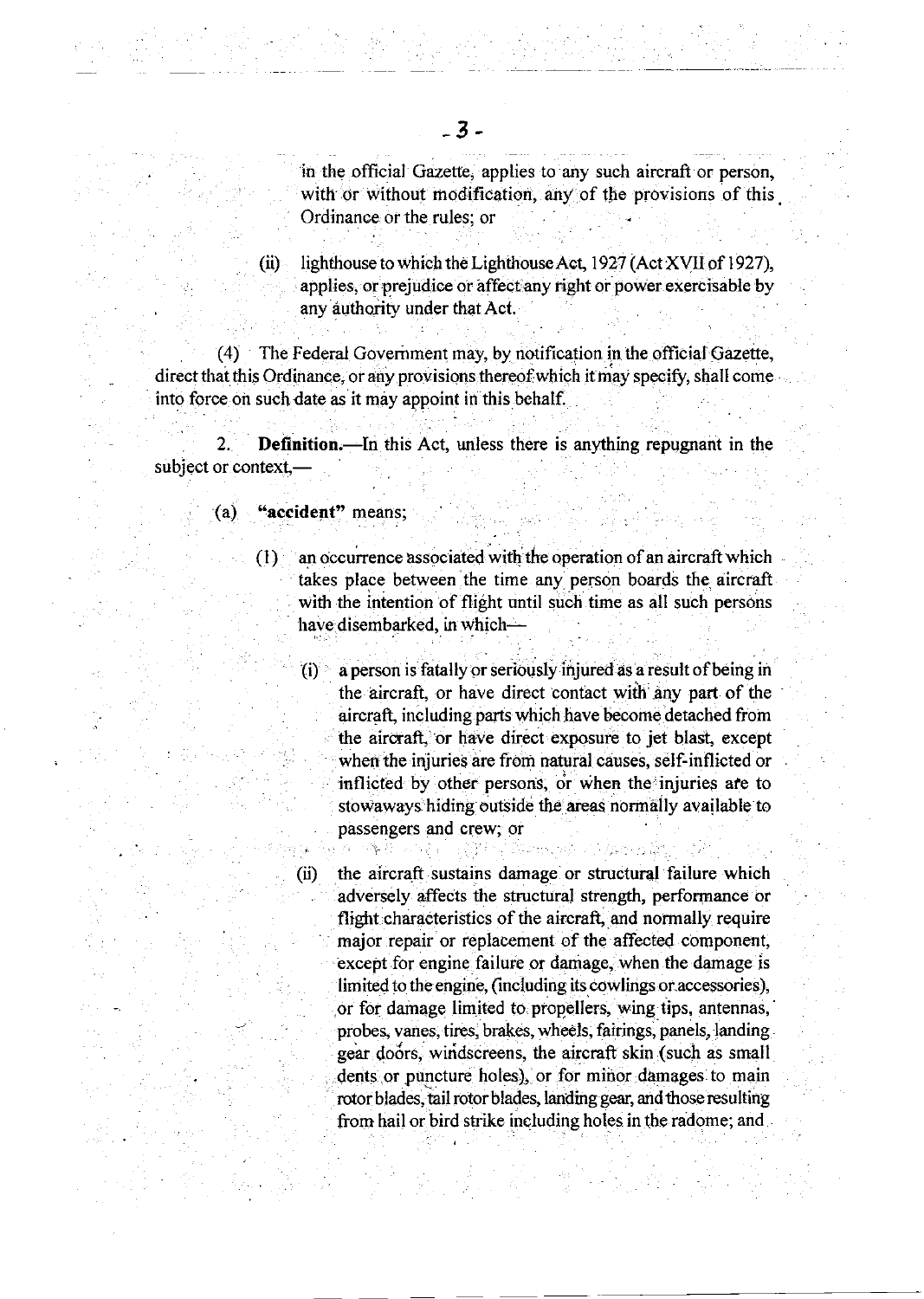(2) an occurence associated with the operation of air navigation services, management of aerodromes or such other incidents as specified by the Authority;

(b) "aerodrome" means a defined area on land or water including any buildings, installations and equipment; intended to be used either wholly or in part for the arrival, departure and surface movement of aircraft;

(c) "aircraft" means any machine that can derive support in the atmosphere from the reactions of the air other than the reactions of the air against the earth's surface, and includes balloons, whether captive or free, airship, kites, gliders, flying machine and un-manned aerial vehicle;

(d) "airport" means an aerodrome at which facilities have, in the opinion of the Federal Government, been sufhciently 'developed to be of importance to civil aviation;

(e) "airport license" means a license granted under this Ordinance;

({) "air transport service" means a service of air craft for the purpose of effecting public transport of passengers, goods, mails and other things;

 $(g)$ . "Annexes to the Chicago Convention" means documents issued modified and amended by the International Civil Aviation Organization . from time to time, containing the Standards and Recommended Practices applicable to civil aviation;

(h) "Authority" means the Pakistan CiviI Aviation Authority established under section 3;

(i) "Board" means the Board referred in section 4;

() "Chairperson' means the Chairperson of the Board;

 $(k)$  "Code" means the Code of Criminal Procedure, 1898 (Act V of 1898);

(l) "commercial flying" means flying for carriage by air of any passenger, mail or goods for hire or reward and such other flying for the purposes of any trade or business as may be specified by the Authority and "commercial flight" shall be construed accordingly;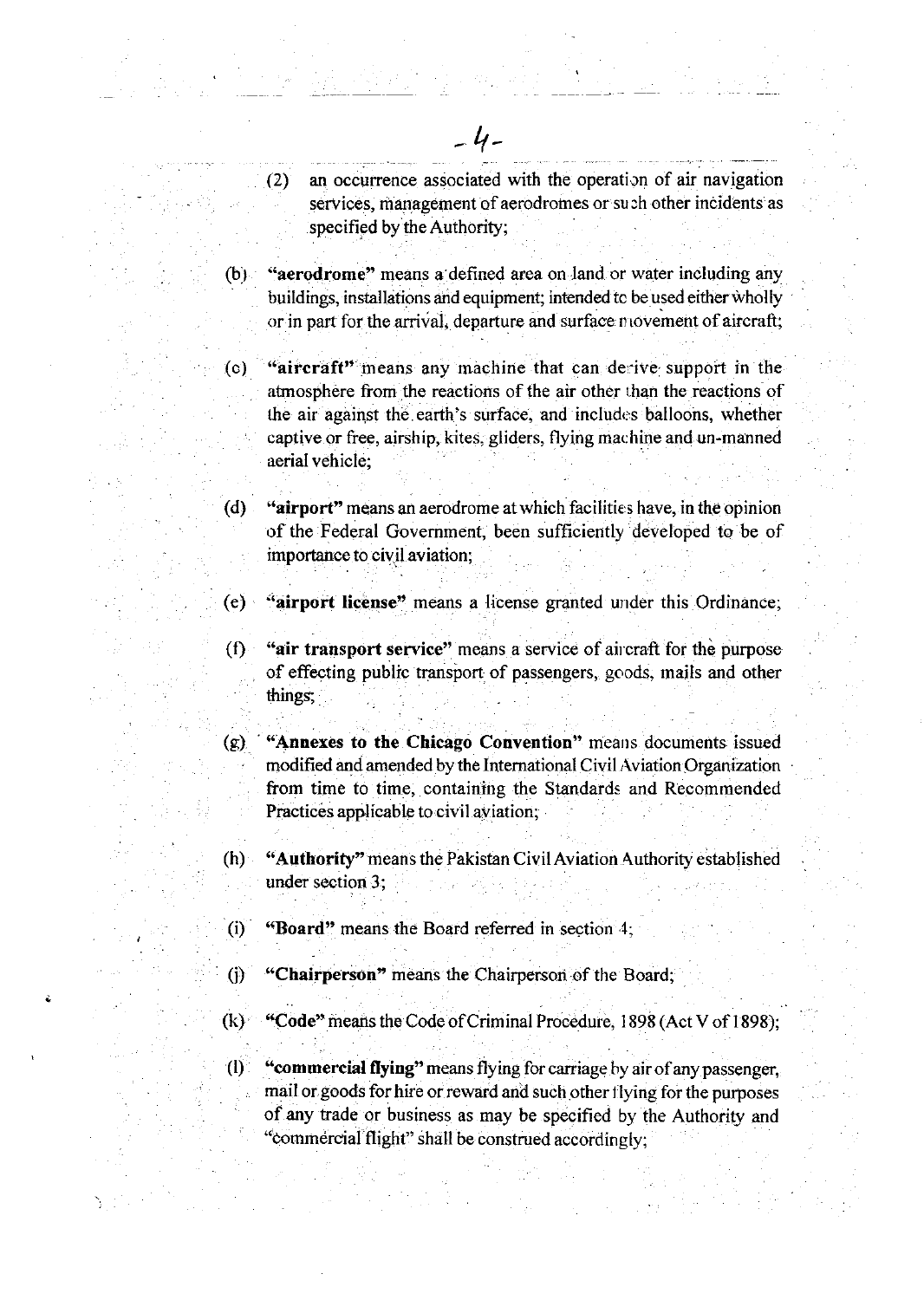- (m) "Court" means a court of competent jurisdiction, but not interior to the Court of Magistrate First Class;
- (n) "device" means any mechanical or electronic equipment, apparatus, tool or thing made or adapted to disrupt or interrupt or obstruct flight operations;
- (o) "Director General" means the Director General of the Authority;
- (p) "Division concerned" means the Division to which the affairs of ' the Authority are allocated under the Rules of Business, 1973;
- (q) "export" means taking out of Pakistan;
	- G) "import" means bringing into Pakistan;
- (s) "incident" means an occurrence other than accident, associated with the operation of aircraft which affects or could affect the safety of operations;
- (t) "landing area" means the part of the movement area intended for the landing or take off of aircraft;
- (u) "person" means any individual, firm, partnership, corporation, company, limited liability company, association of persons, joint stock association, government entity, body politic, and inoludes any trustee, assignee and receiver or other representative or employees thereof;
- (v) "prescribed'2 means as ptescribed by rules or regulation made under this Act;
- (w) "regulations" means the regulations made under this Act;
- $(x)$  "rules" means the rules made under this Act;
- (y) "Secretary" means the Secretary of the Division to which the affairs of the Authority are allocated; and
- (z) "weapon" means any firearm, explosives, missile, detonating device, improvised explosive device, precursor chemicals or any inflammable substances, biological weapon, nuclear weapon or any other thing that may cause or likely to cause injury or death to human life or damage to aircraft.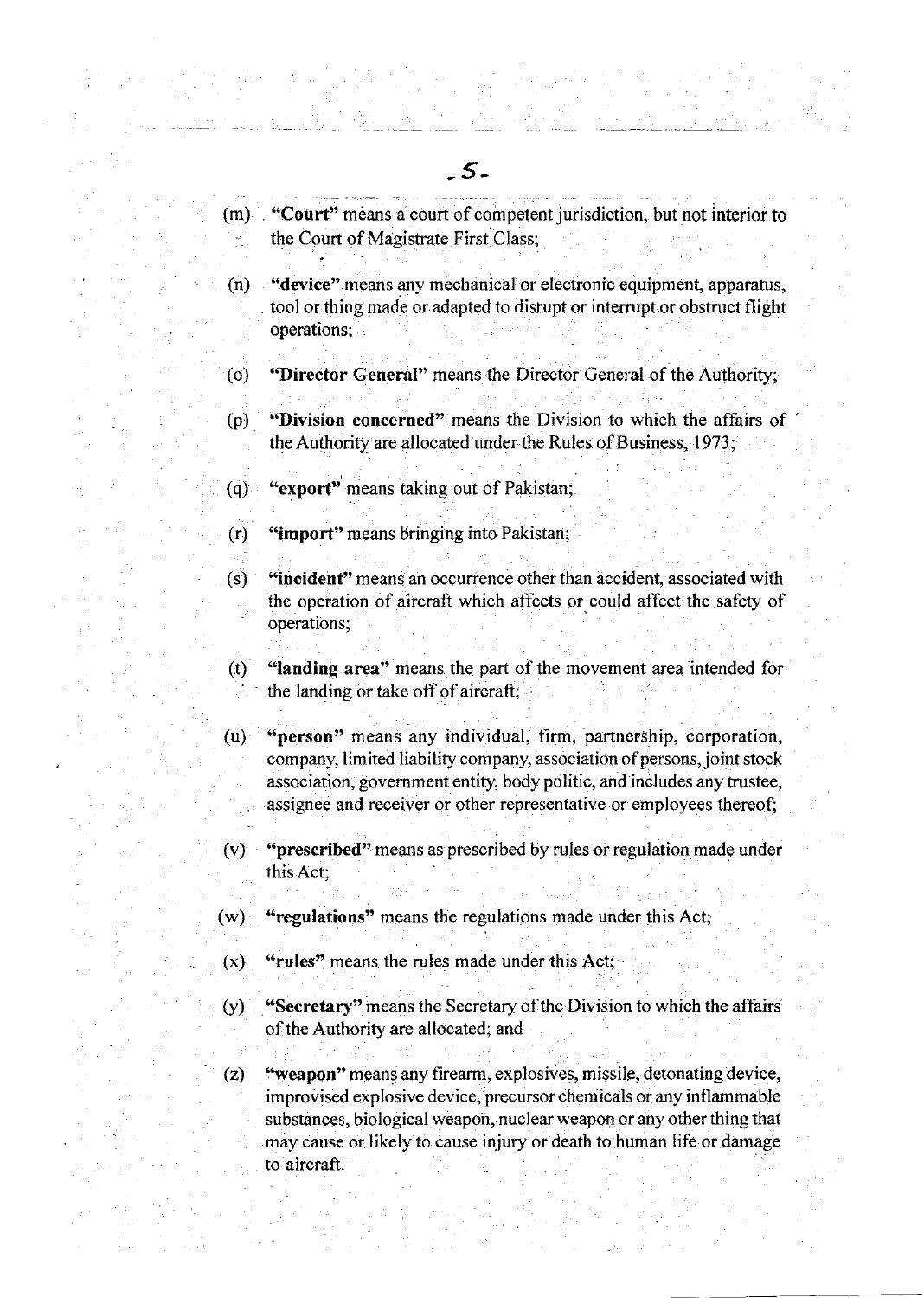# CHAPTER-II

### ESTABLISHMENT OF THE AUTHORITY

3. Establishment of the Authority.—(1) The existing Pakistan Civil Aviation Authority shall be deemed to be the Authority established for purposes of this Ordinance.

(2) The Authority shall be a body corporate, having perpetual succession and a common seal with poWer, subject to provisions of this Act, to acquire and hold property, both movable and immovable, and shall sue and be sued by the name assigned to it by sub-section  $(1)$ .

4. Management.  $\leftarrow$  (1) The general direction and administration of the Authority under this Ordinance and its affairs shall vest in a Board which may exercise all powers, perform all functions and do all acts and things which may be exercised, performed or done by the Authority.

(2) The Board shall consist of the following members, namely;

| (i)   | Secretary of the Division to which the<br>affairs of the Authority are allocated                      | Chairperson     |
|-------|-------------------------------------------------------------------------------------------------------|-----------------|
| (i)   | Vice-Chief of Air Staff, Pakistan Air Force                                                           | Member          |
| (iii) | Director General Pakistan Civil Aviation<br>Authority                                                 | Member          |
| (iv)  | Member Federal Board of Revenue                                                                       | Member          |
| (v)   | Officer of BPS 20 and above of the Division<br>to which the affairs of the Authority are<br>allocated | Member          |
|       | (vi) Senior Officer of the Authority                                                                  | <i>Secretar</i> |

(3) The Federal Government may, by notification in the official Gazette, amiend sub-section (2) so as to add any clause thereto, or modify or omit any clause thereof

i

(4) The Federal Government may appoint not more than three additional members having technical experience and qualification, for such period as it may determine.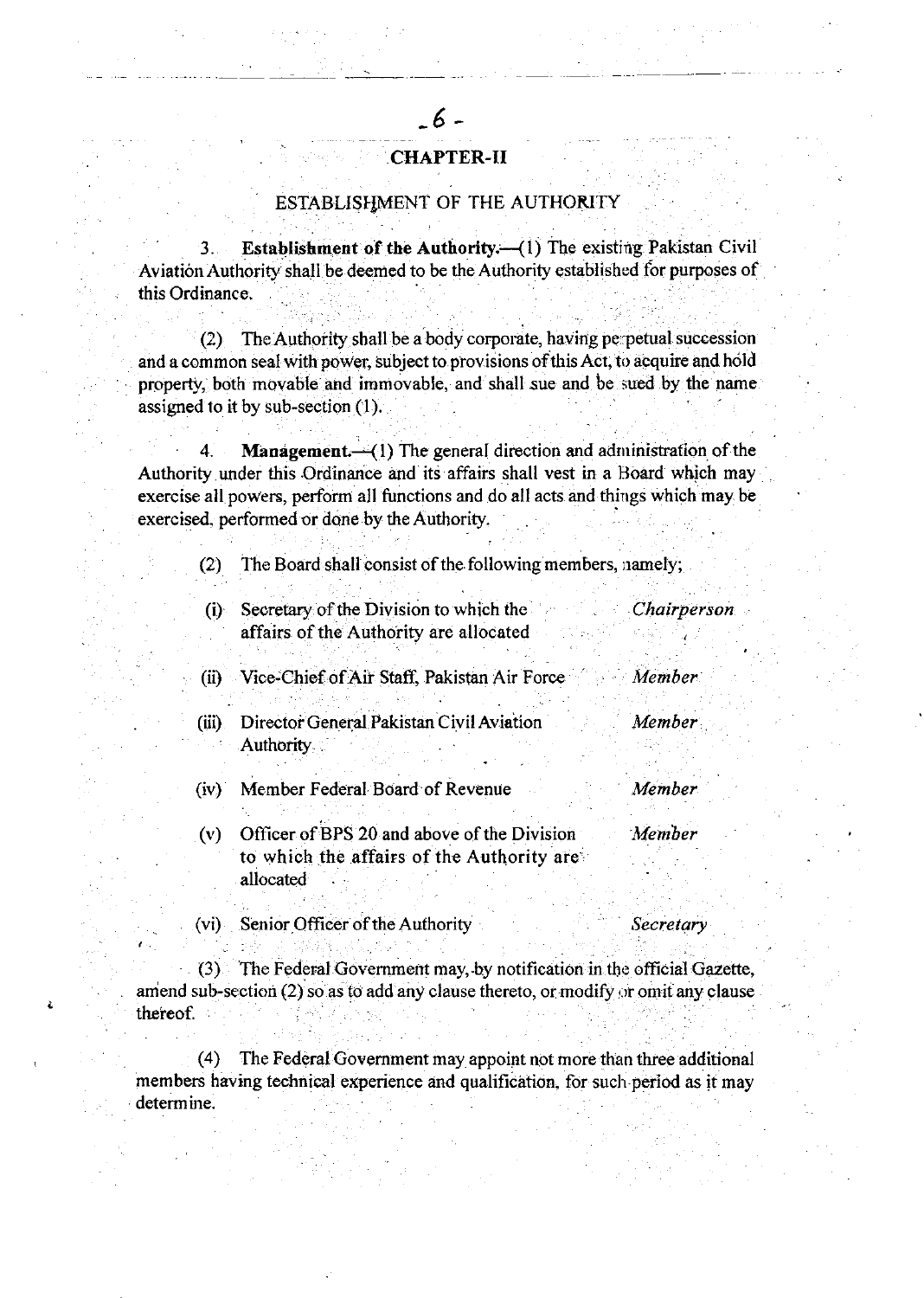$(5)$  The Board may co-opt not more than three technical members having. requisite experience and qualification, for such period as it may determine.

7

(6) The meetings ofthe Board shall be held at srich times and places and in such manner as may be prescribed by regulations:

Provided that until regulations are made in this behalf, the meetings shall be held as and when converted by the Chairperson.

(7) . The Chairperson or, in his absence, a member authorized by him in this behalf and three members shall constitute a quorum for a meeting of the Board.

5. Executive committee.—(1) There shall be an Executive Committee of the Authority consisting of the Director General, who shall be its head, and four other mernbers who shall be nominated amongst the senior officers of theAuthority.

(2) The Executive Committee shall exercise such administrative, executive, financial and technical powers, as may be delegated by the Authority,

(3) The Executive Committee may, in any extra-ordinary event take immediate action, as it considers necessary, and shall report such action for approval of the Board in its next meeting.

6. Directorates of the Authority.—The Authority may establish one or more Directorates, to control and regulate aircraft, aerodromes, airports and civil enclaves; air transport and air navigation in order to ensure safe, secure, efficient, adequate and properly coordinated civil aviation activities within Pakistan.

7. Recruitment of officers, etc. $-$ (1) The Authority may, from time to time, appoint such officers, servants, experts and consultants as it may consider necessary for the performance of its functions under this Ordinance.

(2) The Arithority shall make regulations for appointment procedures of its oflicers, servants, experts and .consultants, and their terms and conditions of service.

8. Members, officers etc., to be public servants.-The Director General, members, officers, servants, experts and consultants of the Authority, shall, when acting or purporting to act in pursuance of any of the provisions of this Act or the rules or regulations made thereunder, be deemed to be public servants within the meaning of section 21 of the Pakistan Penal Code, 1860 (Act XLV of 1860).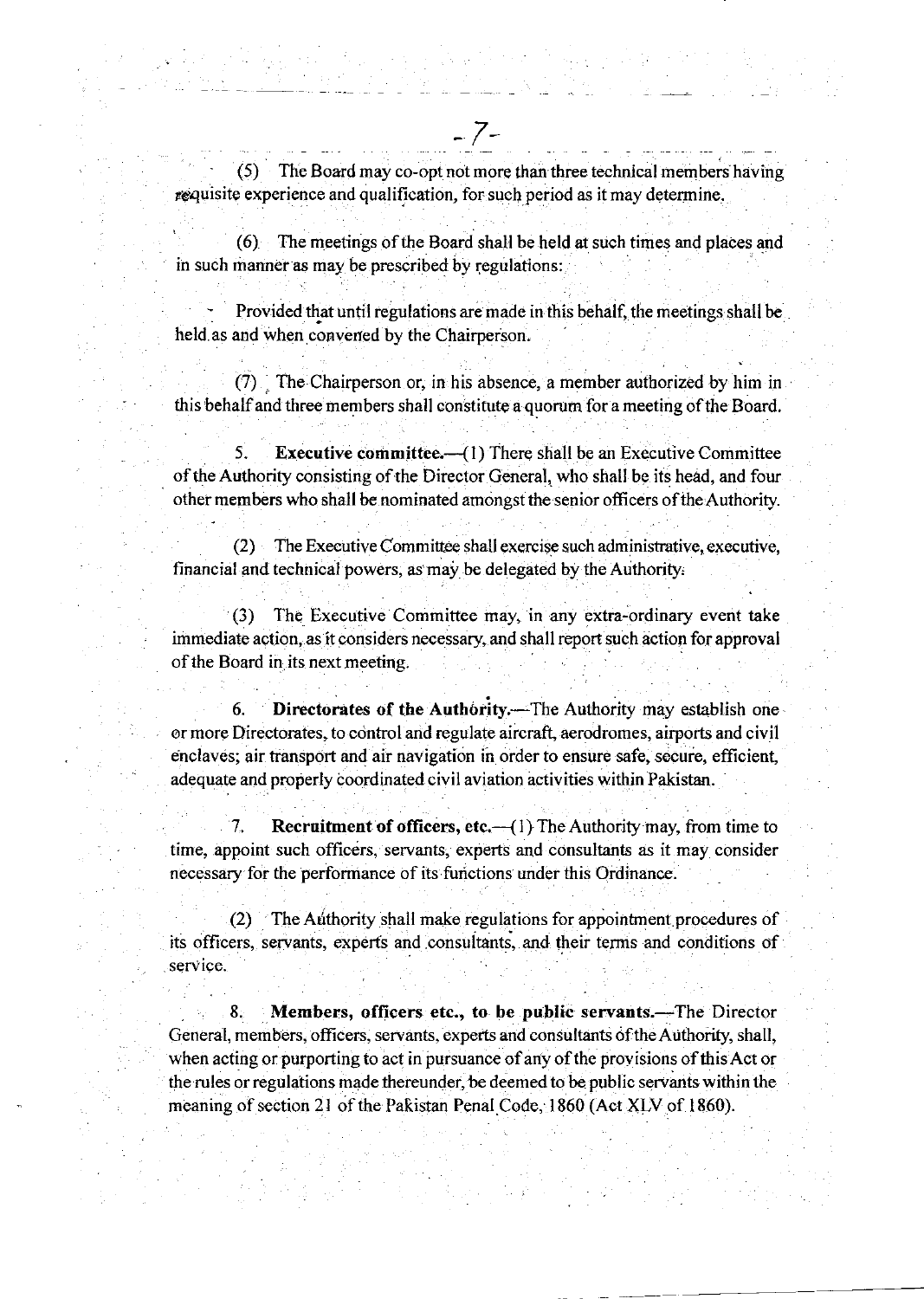## **CHAPTER-III**

### POWERS AND REGULATORY CONTROL OF AUTHORITY

Powers and functions of the Authority. $-(1)$  Subject to the provisions 9. of this Act, the Authority shall have the responsibility for controlling, regulating and supervising all matters related to civil aviation activities within Pakistan.

Without prejudice to the generality of the foregoing powers and function  $(2)$ under sub-section  $(1)$ , shall be responsible for-

- control and regulate the safety and security of civil aviation activities  $(a)$ including the establishment and enforcement of standard sand to exercise safety regulatory oversight of the civil aviation activities and operators within Pakistan;
- (b) regulation of civil air transport services and operations within the territory of Pakistan in accordance with the provisions of this Ordinance;

control and regulation of manufacturing, design, possession, use,  $(c)$ acquisition, operation, sale, import and export of aircraft; including repair, maintenance and training organizations;

- (d) control and regulation of development, operation, maintenance of all airports and aerodrome within Pakistan;
- control and regulation of air navigation services and facilities;  $(e)$
- (f) control and regulation of search and rescue services to air craft in distress;
- issuance of certificates, licences, permits and any other authorization  $(q)$ or document required to be issued by or under the provisions of this Ordinance:
- development of air routes and airways in Pakistan, in consultation  $(h)$ with the Division concerned;
- (i) encouragement, promotion, facilitation and assistance in the development and improvement of civil aviation capabilities, skills and services in Pakistan:
- $(i)$  to ensure that the provisions of this Ordinance, rules and regulations made thereunder are administered, enforced, given effect to, carried out and complied with; and
- $(k)$ to perform any other functions that are incidental or consequential to any of its functions under this Ordinance.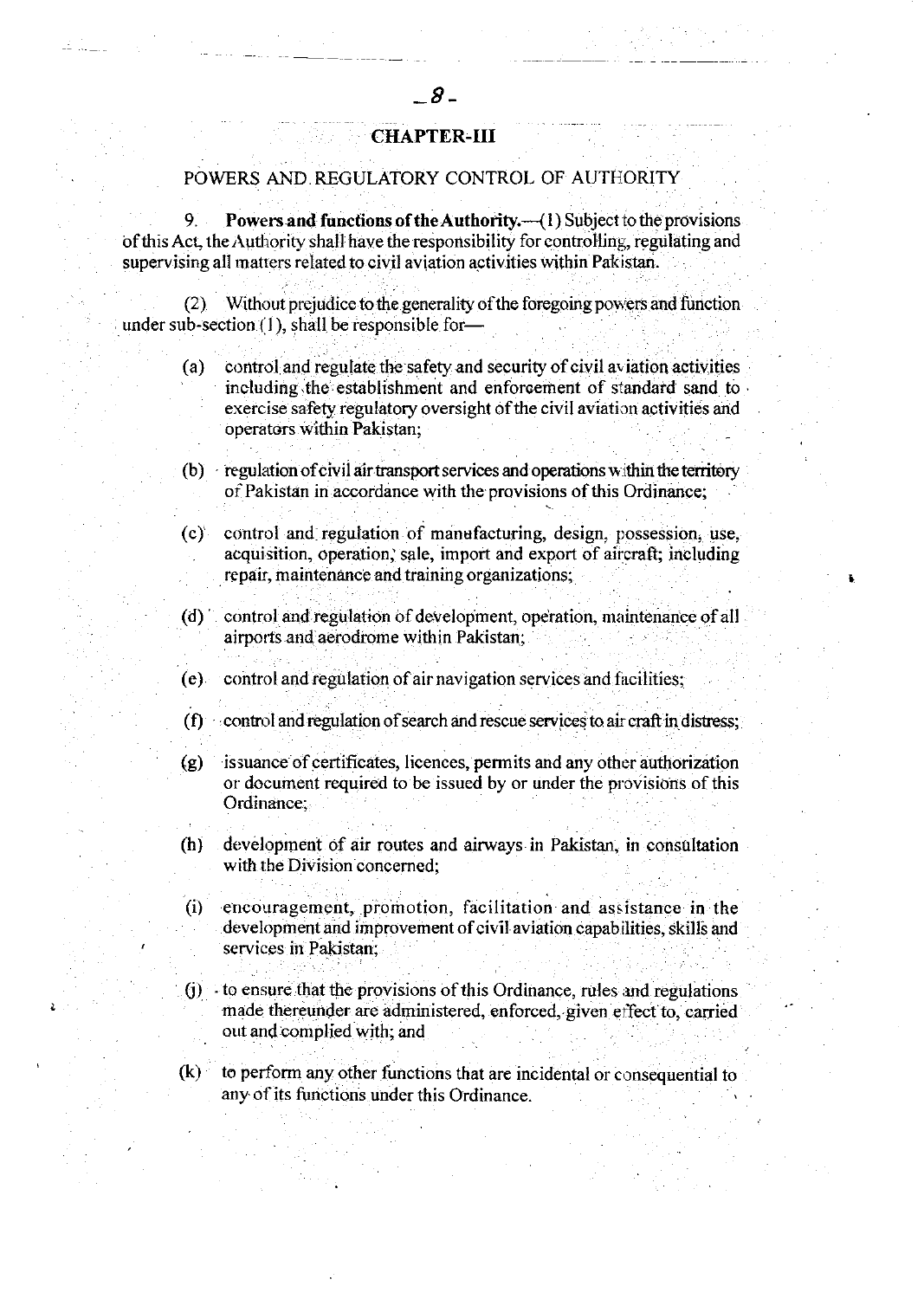- $(3)$ The Authority may,
- carry out all activities in connection with the performance of its  $\chi$  (a) functions:
- seek assistance from any government agency, authorities, company  $(b)$ or corporation, or person whether local or foreign for the purpose of this Ordinance; and this Ordinance;
- own and hold on behalf of the Federal Government, any property both  $\langle c \rangle$ movable or immovable duly vested and transferred to the Authority under this Ordinance; utilize in such manner as it may think expedient including the raising of loans by mortgaging such property with the approval of the Federal Government;  $\sim 10$
- $(d)$ enter into contracts for the supply of goods, services or materials or  $\cdot$ for the execution of works as may be necessary for, performance of functions of the Authority under this Ordinance;
- initiate and carry out study, surveys, research and development into  $(e)$ regulatory aspect of civil aviation; and to promote education and training in connected matters;
- hold negotiations with foreign countries to settle technical matters arising  $(f)$ out of bilateral air transport agreements with the approval or the Federal Government:
- advise the Federal Government on all matters relating to civil aviation.  $(g)$
- imposition of line in case of breach of any condition as prescribed or  $(h)$ specified for holder of any license, certificate, permit, authorization, validation or approval under this Act;
- any matter connected thereto or ancillary therewith for the  $\omega$ implementation of object and purpose of this Ordinance.

Nothing in this section shall entitle the Authority to exercise any  $(4)$ regulatory power in respect of such works, airports, aerodromes, airfields and things connected therewith as are owned by the Federal Government and established for the exclusive use of Defence Services.

10. Regulation of civil aviation activities.  $-(1)$  In exercise of the power conferred under this Act, the Authority shall ensure that-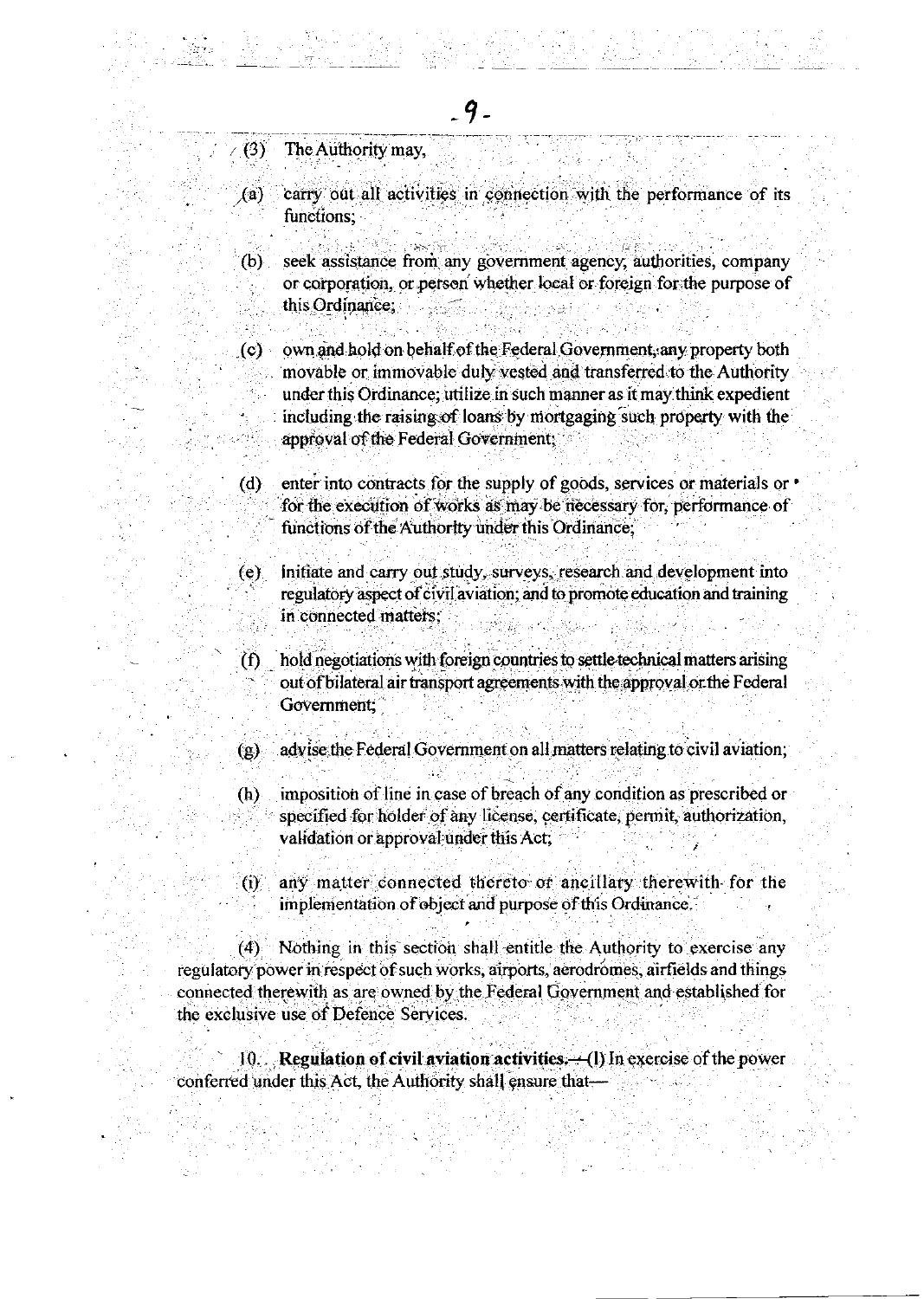- (a) the regulation of air transport services and commercial flying, and the prohibition of the use of aircraft in such services and in commercial flights except under the authority of, and in accordance with, a license authorizing the establishment of any such service or flight;
- (b) the registration and marking of aircraft in Pakistan:
- (c) the imposition of conditions under which an aircraft may be allowed to fly from or to an aerodrome or airport while entering, or leaving Pakistan or from one place within Pakistan to another; and over territories in Pakistan including conditions related to airworthiness, maintenance and repair, of such aircraft;
- (d) the prohibition of flight by aircraft over any prescribed area, either absolutely or at specified times, or subject to specified conditions and exceptions;
- (e) the inspection or supervision of aircraft for the purpose of enforcing the provisions of this Ordinance and the facilities to be provided for such inspection or supervision;
- $(f)$  the licensing, inspection and regulation of aerodromes and airports, the conditions under which aerodromes or airports may be developed, operated, managed, maintained and for services provided at, such aerodromes or airports, prohibition on the use of un-licensed aerodromes or airports, and the regulation of conduct of persons in the vicinity of aerodromes or airports;
- (g) the inspection and control of. the manufacture, ciesign, repair and maintenance of aircraft and of places where such aircraft are manufactured, designed, repaired or kept;
- $(h)$  the conditions on persons that may be engaged or employed in, or in connection with, air navigation, aerodromes and airports;
- (i) the conditions subject to which persons may be employed in the operation, manufacture, design, repair or maintenance of aircraft, training organizations;
- $(i)$  the conditions for acquisition, sale, import and export of aircraft;

t

 $(k)$  the regulation and control of air-route beacons, aerodrome or airport lights, and lights at or in the neighbourhood of aerodromes or airports and on or in the neighbourhood of air-routes; and installation and maintenance of lights on private property in the neighbourhood of aerodromes or airports and on or in the neighbourhood of air-routes;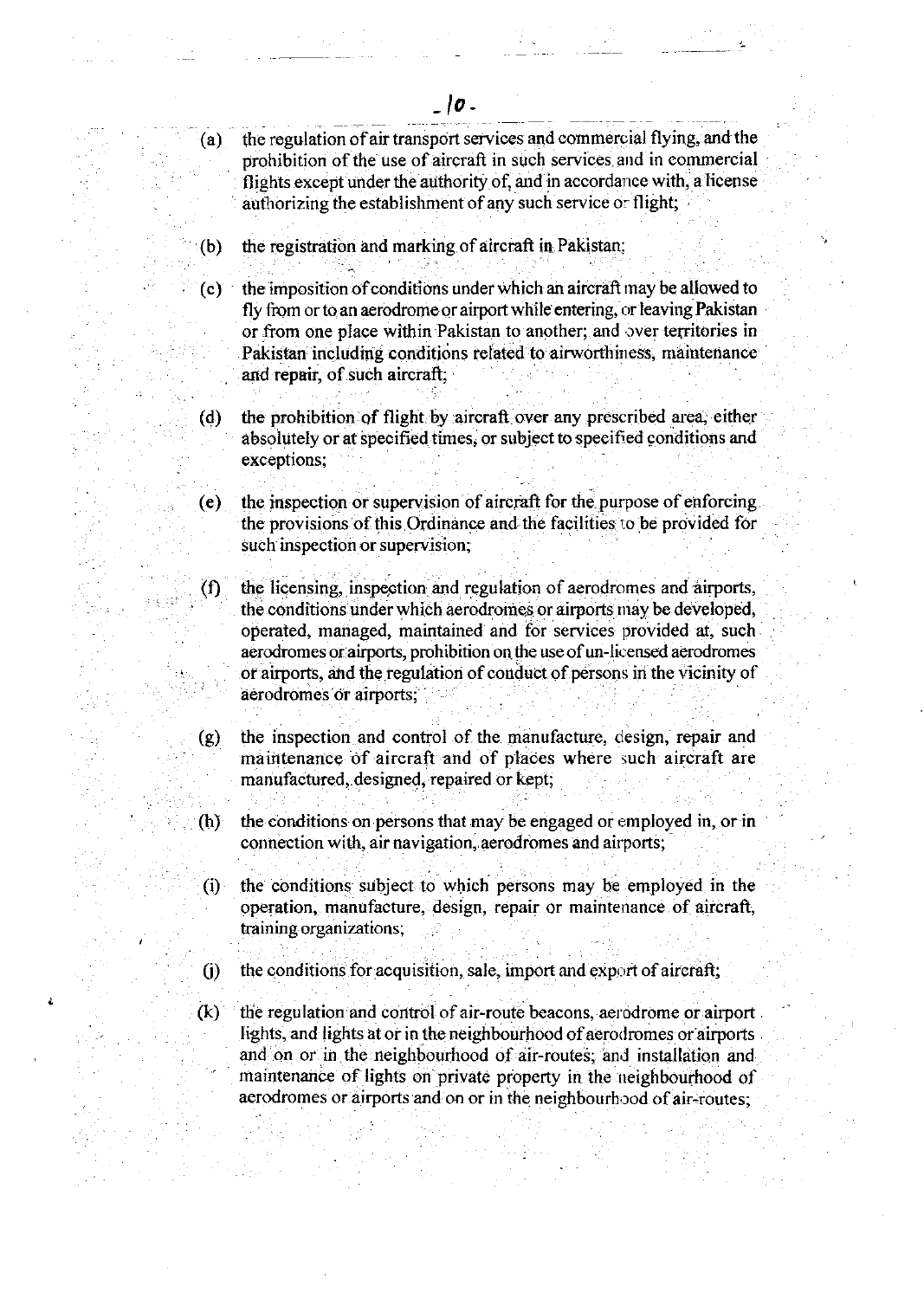0) the regulation of transmission and making of signals and communications by.or to an aircraft, and by or to persons carried therein;

 $(m)$  the regulation of measures for securing the requirements of obstruction clearanoes at aerodromes and airports, for the safety or security, efficiency and regularity of air navigation, and for preventing aircraft from endangering other persons and property, the formulation and compliance of uniform standards in respect of obstruction clearances for areas adjoining the landing area at aerodromes and airports;

 $(n)$  the prohibition or restriction on carriage in an aircraft of any specified article or substance or technology;

(o) the regulation and recognition, for the purposes of this Ordinance, relevant foreign valid licenses and certificates relating to aircraft or to the qualifications of persons employed in the operation, manufacture, design, repair or maintenance of aircraft;

(p) the regulation of use of the civil air ensign and any other ensign established in connection with air navigation;

(q) the regulation related to establishment, construction and design ofcivil airports, aerodromes, whether public or private, within Pakistan subject to measures related to conservation of energy and environmental protection:

 $(r)$  the regulation of air routes in Pakistan, in consultation with the Division concerned;

 $(s)$  the certification, inspection and regulation of air navigation services including air traffic management communications, navigation and surveillance systems, meteorological services pertaining to aviation activities, search and rescue and aeronautical information services;

- $(t)$  the control of airspace management;
- (u) the regulation for issuance and maintenance of  $log-books$ ;
- $(v)$  the issuance of license, certificate, permit, authorization, validation and approval; conduct examination and test in connection therewith, and the form, custody, production, endorsement, cancellation, suspension, or surrender ofany such license except those issued with the approval of the Division concerned, certificate, logbook, permit, authorization, validation or approval;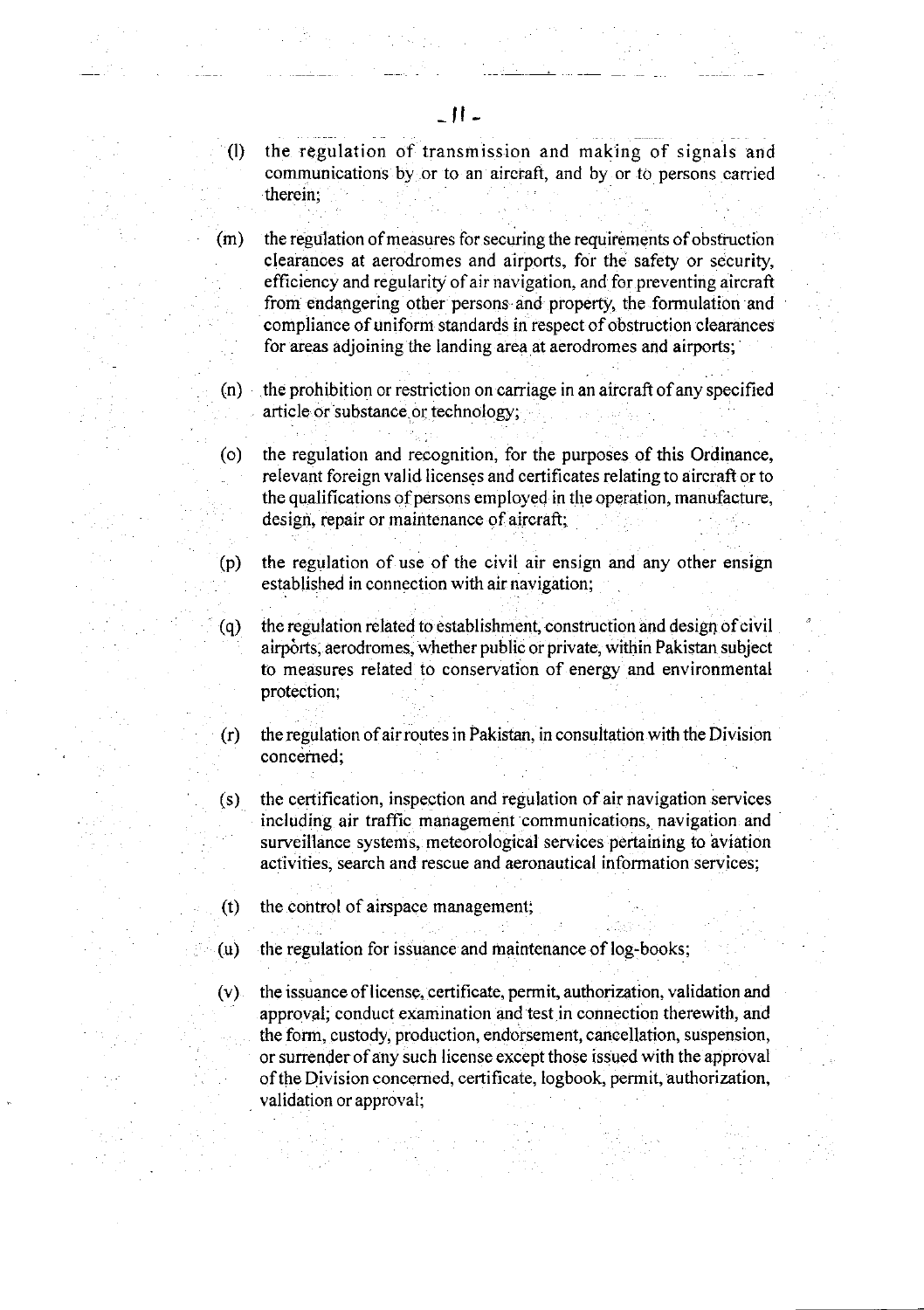$(w)$ the economic oversight, consumer protection and regulation of aspects such as air fare, tariff and charges for air transport services, airports and aerodromes; and

 $(x)$  any matter connected thereto or ancillary therewith for the implementation of object and purpose of this Ordinance.

ll. Power to issue licence, certificate, perrnit, authorization or approval.-Subject to the prescribed conditions, the Authority may issue, renew or validate Iicence to all persons performing functions related to or connected with civil aviation activities under the provision ofthis Act.

12. Power to issue licence for airport, aerodrome, etc.,—Subject to prescribed conditions, the Authority may issue and renew a licence to establish, maintain and operate an airport, aerodrome, airstrip, etc:

Provided that all notified civil airports and aerodromes wirhin ninety days after the commencement of this Ordinance shall apply for, the issuance of licence for the purpose specified in sub section  $(1)$ , on such conditions as may be prescribed.

L

13. Cancellation or suspension of licence, certificate, permit, authorization, etc.-If any person contravenes any of the provisions of this Act, the rules and regulations, or has consistently failed to comply with the terms and conditions of licence, certificate, permit, authorization, validation or approval as the case may be, the Authority may, suspend or cancel or revoke the licence, certificate, permit, authorization, validation or approval:

Provided that before taking any action for cancellation or revocation, the Authority shall issue a notice to person under suspension likely to be affected thereby and by providing an opportunity of being heard.

### CHAPTER.IV

### APPOINI'MENT AND POWERS OF DIRECTOR GENERAL

14. Appointment and term of office of the Director General. $\left(-\frac{1}{2}\right)$ The Federal Government shall appoint the Director General who will be the executive head of The Authority and exercise powers and functions subject to the provisions of this Ordinance, rules, regulations and as delegated by the Federal Government or the Authority from time to time.

(2) Subject to the provisions ofthis Ordiriance, the Director General shall hold office for a term of three (03) years from the date of his appointment or till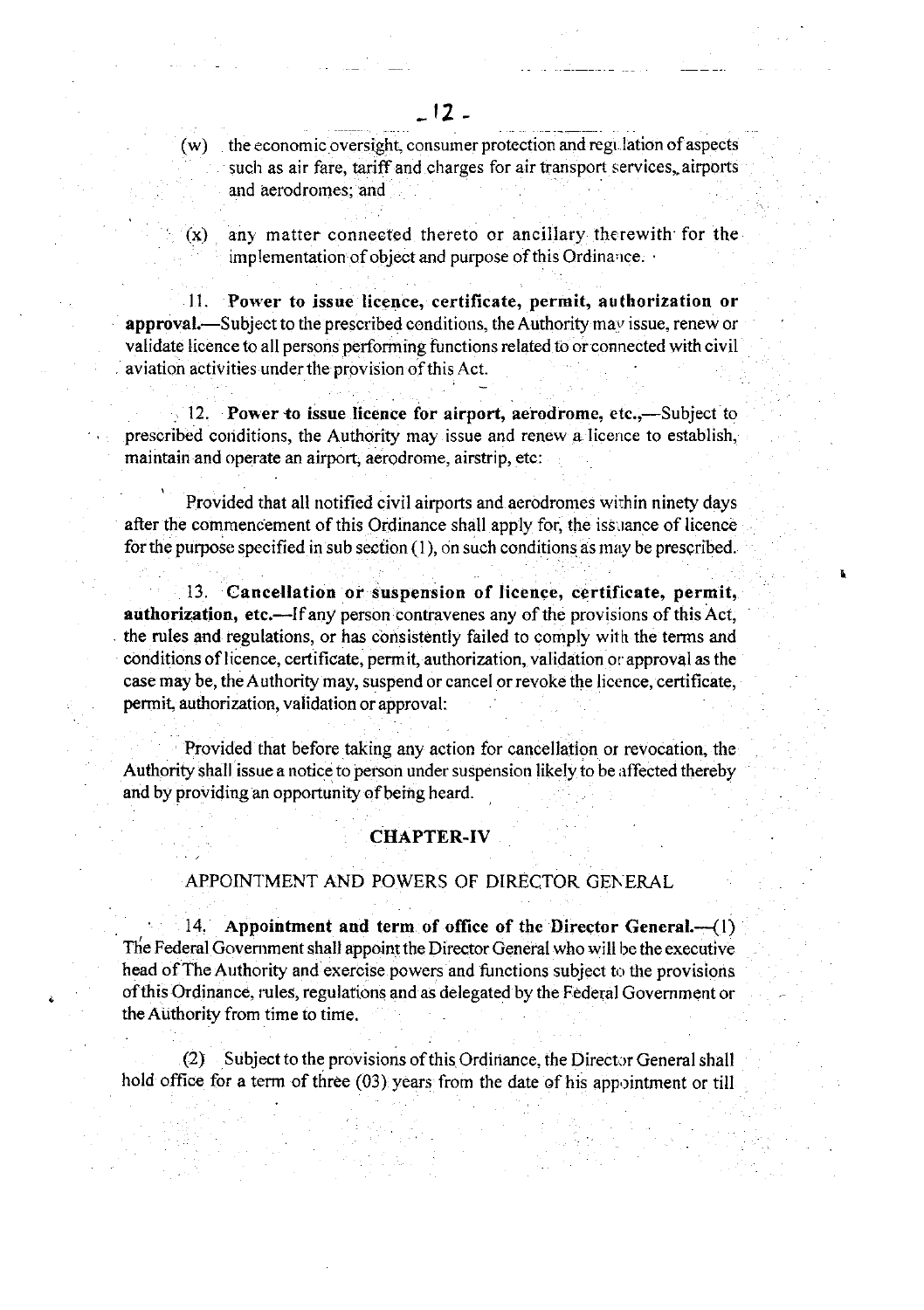(3) The Federal Govemment, ifdeem appropriate, may extend the term of initial appointrnenf of the Director General under sub-section (2) for a period up to two years.

15. Resignation by the Director General.—The Director General may resign from the office under this Ordinance:

Provided that the resignation shall not take effect unless accepted by the Federal Govemment.

16. Removal of the Director General. $-(1)$  Subject to sub-section (2), the Federal Government may remove the Director General from his office.

(2) The Director General may be removed from the office, if. $-$ 

(a) the Federal Government is of the opinion that he has failed to discharge, or becomes incapable of discharging, his duties under this Ordinance; or

(b) has been convicted of an offence involving moral turpitude; or

(c) has knowingly acquired or continued to hold without the permission in writing of the Federal Government, directly or indirectly or through a partner, any share or interest tangible or intangible in any license, certificate, permit, authorization, inspections, examinations, contract related to aviation industry compromised the regulatory control of the Authority under this Ordinance.

 $17.$  Prohibition from certain undertakings for a limited period. $-$ The Director General shalI not undertake any employment or assignment contractual or otherwise for a period of one year after ceasing to hold office as Director General ofthe Authority with any entity in the aviation industry which has been subjected to regulatory control of the Authority during the tenure of his appointment under this Ordinance.

18. Power to issue directions, orders, instructions and circular $-\frac{1}{l}$ The Director General, may by order in writing issue directions, instructions and circular from time to time, under this Ordinance, rules and regulations made thereunder.